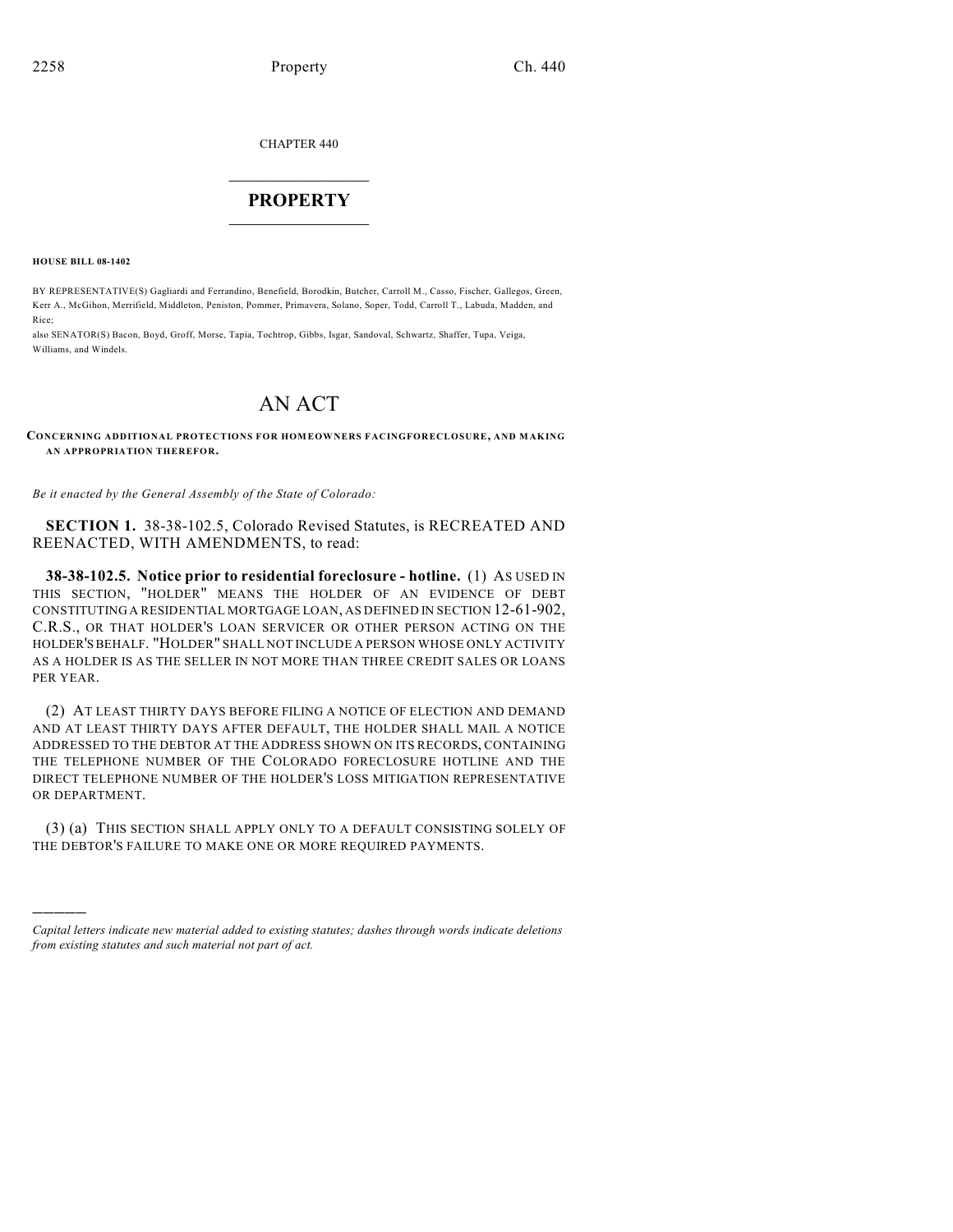## Ch. 440 **Property** 2259

(b) WITH RESPECT TO DEFAULTS ON THE SAME OBLIGATION, AFTER THE HOLDER HAS ONCE GIVEN THE DEBTOR A NOTICE AS SPECIFIED IN SUBSECTION (2) OF THIS SECTION, THIS SECTION IMPOSES NO LIMITATION ON THE HOLDER'S RIGHT TO FORECLOSE WITH RESPECT TO ANY SUBSEQUENT DEFAULT THAT OCCURS WITHIN TWELVE MONTHS AFTER SUCH NOTICE.

**SECTION 2.** Part 7 of article 32 of title 24, Colorado Revised Statutes, is amended BY THE ADDITION OF A NEW SECTION to read:

**24-32-719. Foreclosure prevention - outreach efforts - grant fund - creation - administration - repeal.** (1) THERE IS HEREBY CREATED IN THE STATE TREASURY THE FORECLOSURE PREVENTION GRANT FUND. THE FUND SHALL CONSIST OF MONEYS APPROPRIATED BY THE GENERAL ASSEMBLY AS WELL AS GIFTS, GRANTS, AND DONATIONS, WHICH THE DIVISION IS HEREBY AUTHORIZED AND DIRECTED TO SOLICIT, ACCEPT, EXPEND, AND DISBURSE FOR THE PURPOSE OF MAKING GRANTS AS PROVIDED IN THIS SECTION. ANY MONEYS IN SUCH FUND AT THE END OF THE 2008-2009 FISCAL YEAR SHALL NOT REVERT TO THE GENERAL FUND. ANY UNEXPENDED AND UNENCUMBERED MONEYS REMAINING IN THE FUND AS OF JUNE 30, 2010, SHALL REVERT TO THE GENERAL FUND.

(2) UPON THE APPROVAL OF THE STATE HOUSING BOARD, THE DIVISION MAY MAKE A GRANT FROM MONEYS IN THE FUND TO ANY LOCAL HOUSING AUTHORITY, PUBLIC NONPROFIT CORPORATION, OR PRIVATE NONPROFIT CORPORATION FOR THE SOLE PURPOSE OF PROVIDING OUTREACH AND NOTICE OF FORECLOSURE PREVENTION ASSISTANCE TO PERSONS IN DANGER OF FORECLOSURE AND TO COMMUNITIES WITH HIGH FORECLOSURE RATES. GRANTS SHALL BE MADE SUBJECT TO PROPOSALS RECEIVED BY THE DIVISION AND AWARDED BASED UPON CRITERIA DETERMINED BY THE DIVISION, WHICH CRITERIA SHALL INCLUDE:

(a) EVIDENCE OF THE ABILITY TO USE FUNDS EFFECTIVELY;

(b) AN ESTABLISHED PRESENCE IN THE COMMUNITY, WITH PREFERENCE GIVEN TO ORGANIZATIONS WITH MEMBERS IN LOW- AND MODERATE-INCOME AREAS WITH HIGH FORECLOSURE RATES; AND

(c) A DEMONSTRATED ABILITY TO REACH HOMEOWNERS FROM CONSTITUENCIES AND COMMUNITIES WITH HIGH FORECLOSURE RATES.

(3) ON OR BEFORE JANUARY 1, 2009, AND ON OR BEFORE EACH JANUARY 1 THEREAFTER, THE DIVISION SHALL REPORT TO THE BUSINESS AFFAIRS AND LABOR COMMITTEE OF THE HOUSE OF REPRESENTATIVES AND THE BUSINESS, LABOR, AND TECHNOLOGY COMMITTEE OF THE SENATE, OR THEIR SUCCESSOR COMMITTEES, ON THE DIVISION'S RECEIPTS AND EXPENDITURES PURSUANT TO THIS SECTION. THE DIVISION'S REPORT SHALL CONTAIN QUANTIFIED RESULTS OF OUTCOMES, INCLUDING DATA AS TO THE NUMBER OF CALLS TO THE FORECLOSURE HOTLINE AND THE NUMBERS OF DEFAULTS, FORECLOSURES, AND REDEMPTIONS IN IDENTIFIED GEOGRAPHIC AREAS.

(4) THIS SECTION IS REPEALED, EFFECTIVE JULY 1, 2010.

## **SECTION 3. Appropriation - adjustments to the 2008 long bill.** (1) In